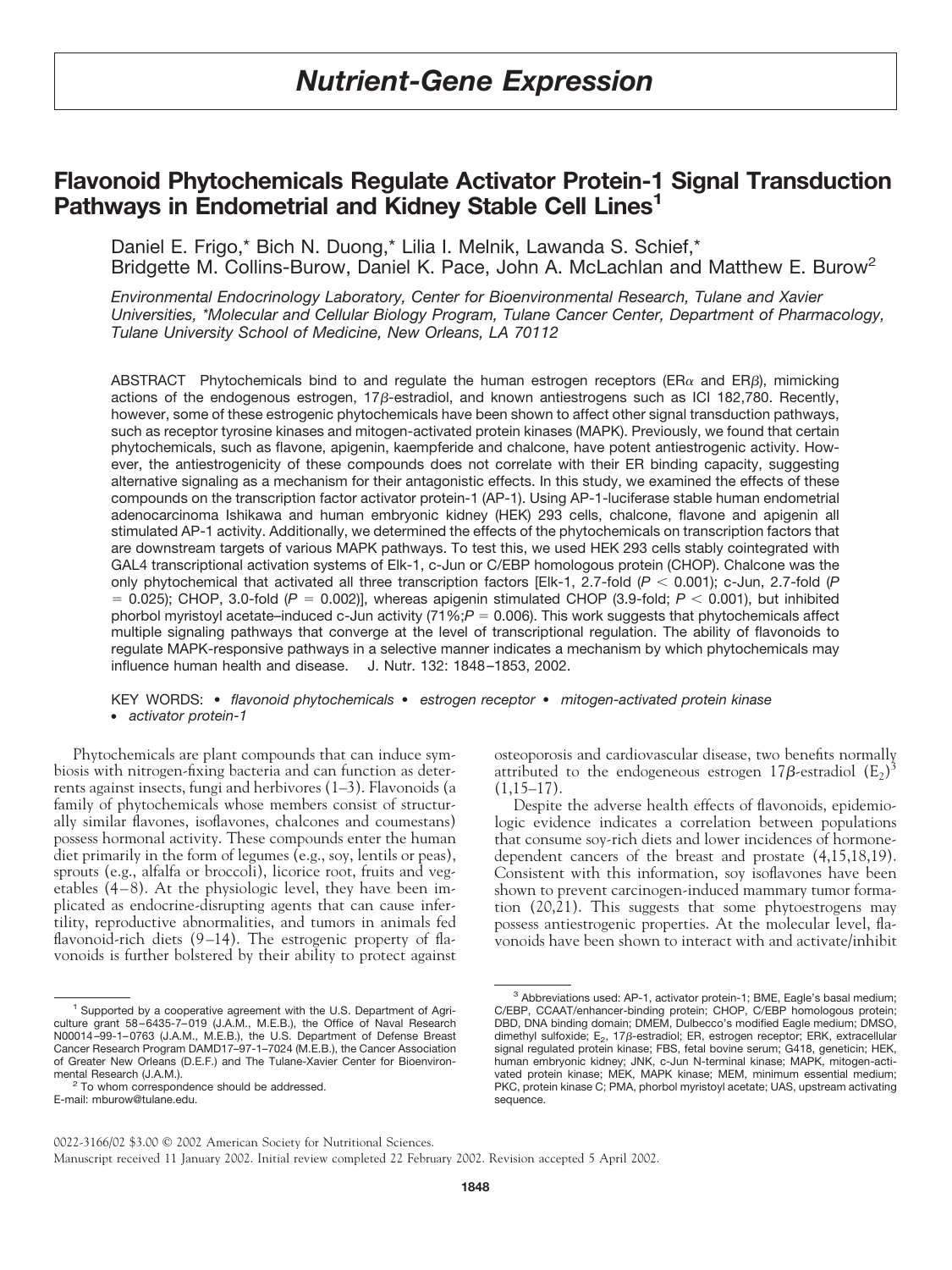the estrogen receptor (ER), leading to an increase or decrease in estrogen-regulated gene transcription and cell proliferation (16,22–24). Therefore, the balance of estrogenic and antiestrogenic activities may represent an important aspect of the human health effects of flavonoids.

The classical paradigm of estrogen function involves  $E_2$ binding to the ER, resulting in receptor activation and subsequent expression of target genes by the  $E_2/ER$  complex (25). However, peptide hormones such as epidermal growth factor and insulin-like growth factor-1 can activate the ER in the absence of  $E_2$ , pointing to alternative intracellular signaling cascades in ER activation (26–30). Indeed, the mitogen-activated protein kinase (MAPK) pathway is required for full activation of the ER- $\alpha$  by E<sub>2</sub> (31,32).

Flavone, apigenin, kaempferide and chalcone are all compounds that belong to the flavonoid class of phytochemicals and can be found in large quantities in such fruits, vegetables and crop species as apples, onions and tea leaves (33). Apigenin and chalcone in particular can be found in large amounts in chamomile and licorice root, respectively (8,34). We previously demonstrated that certain phytochemicals such as flavone, apigenin, kaempferide and chalcone exhibit strong antiestrogenic activity by demonstrating their ability to inhibit both  $E_2$ -mediated gene transcription and MCF-7 cell proliferation (35). More interestingly, the antiestrogenicity of these compounds did not correlate with their ability to bind the estrogen receptor. This suggests the utilization of alternate signaling pathways such as the MAPK pathway by these flavonoids to suppress steroid hormone/receptor action. Given our previous findings plus evidence that suggests regulation of MAPK signaling cascades by various phytochemicals (36–40), we began to elucidate the alternate molecular events initiated by these flavonoids by focusing on components of the MAPK pathway. In particular, we were interested in the endpoints of the pathways, i.e., the various transcription factors that are activated by the three main superfamilies of MAPK, which include the extracellular signal regulated protein kinase 1 and 2 (ERK1/2), c-Jun N-terminal kinase 1 and 2 (JNK1/2), and p38 (41,42).

The transcription factors of interest include activator protein-1 (AP-1), Elk-1, c-Jun, and CCAAT/enhancer-binding protein (C/EBP) homologous protein (CHOP). The AP-1 transcriptional complex is composed of DNA binding proteins from the Jun and Fos protooncogene families and is required for stimulation of genes after cytokine and growth factor treatments, as well as for oncogene-mediated transformation (43). AP-1 activation is an indicator of extracellular stimuli and target for multiple signaling cascades; it is therefore an excellent marker to demonstrate whether various environmental compounds can potentiate signal transduction cascades. Expression of AP-1-mediated genes is regulated in two ways: *1*) phosphorylation and activation of individual AP-1 components, primarily Jun; and *2*) expression of the AP-1 components, Jun and Fos. Both Jun and Fos are heavily regulated by the MAPK (44). Elk-1, a member of the E26 transformation specific oncoprotein superfamily, is activated by ERK1/2, JNK1/2 and p38 (42,45,46). Additionally, Elk-1 target sites are located in the promoter region of the c-Fos gene. Hence, activation of Elk-1 will lead to the expression of c-Fos (44). c-Jun is activated potently by JNK1/2 and to a much lesser extent by ERK 1/2 and p38 (46,47). CHOP/Gadd153, a member of the C/EBP family, is activated primarily by p38 (42,48,49). The present study investigated the ability of selective flavonoids to regulate these cell-signaling pathways that are involved in the maintenance of the cell cycle and overall homeostasis of various cells.

#### **MATERIALS AND METHODS**

**Chemicals** and **reagents.** Apigenin-(4',5,7-trihydroxyflavone), flavone-(2-phenyl-4H-1-benzopyran-4-one), chalcone and kaempferide- (4-methoxy-3,5,7-trihydroxyflavone) were purchased from INDOFINE Chemical Company (Somerville, NJ). All phytocompounds were prepared in dimethyl sulfoxide (DMSO) and added to the media so that the final concentration of solvent did not exceed 1%. Phorbol myristoyl acetate (PMA) was purchased from Sigma Chemical (St. Louis, MO). PD98059 [MAPK kinase (MEK1/2) inhibitor] was purchased from Calbiochem (San Diego, CA).

The GAL4-DNA binding domain (DBD)-containing plasmids pFA2-c-Jun, pFA2-Elk1, pFA2-CHOP and the 5X-GAL4-upstream activating sequence (UAS) reporter plasmid, pFR-luciferase were all purchased from Stratagene (La Jolla, CA). pGL2-AP-1(PMA)-TAluciferase was purchased from Clonetech (Palo Alto, CA). pcDNA3.1 was purchased from Invitrogen (Carlsbad, CA). G418 sulfate (geneticin; selects eukaryotic cells stably transfected with neomycin-resistant genes) was purchased from Mediatech, (Herndon, VA).

*Cell culture.* Human embryonic kidney (HEK) 293 cells were cultured in 150 cm<sup>2</sup> culture flasks in Dulbecco's modified Eagle's medium (DMEM). Ishikawa cells were cultured in 150 cm<sup>2</sup> culture flasks in a 1:1 mix of Ham's F12 and Iscove's modified Dulbecco's medium. Both types of media were supplemented with 10% fetal bovine serum (FBS; Gibco-BRL, Gaithersburg, MD), as well as essential and nonessential amino acids, sodium pyruvate, penicillin-<br>streptomycin and porcine insulin (10<sup>-8</sup> mol/L) (Sigma Chemical). The culture flasks were maintained at 5%  $CO_2$  at 37°C.

*Generation* of *stably-transfected cell lines.* T-75 cm<sup>2</sup> flasks of Ishikawa cells or HEK 293 cells were transfected in 7 mL of Optiminimum essential medium (MEM) media (Gibco-BRL, Gaithersburg, MD) with 10  $\mu$ g of pAP-1(PMA)-luciferase reporter construct and  $1 \mu$ g of pcDNA3.1 containing neomycin resistance gene using Lipofectamine Reagent (Gibco-BRL, Gaithersburg, MD). T-75 cm<sup>2</sup> flasks of HEK 293 cells were transfected in 7 mL of Opti-MEM medium with 10  $\mu$ g of 5X-GAL4-UAS-luciferase and 1  $\mu$ g of a GAL4-Elk, GAL4-c-Jun, or GAL4-CHOP all containing neomycin resistance gene using Lipofectamine Reagent. After 5 h of transfection, all cells were switched to their normal media for 18–24 h to recover. Cells were then switched to G418-containing selection media until all cells in control nontransfected flasks had disappeared. Cells were grown in G418-containing selection media for an additional 2 wk and then pooled, propagated and tested for PMA-induced luciferase activity.

*Luciferase assays.* As previously described (50), HEK 293 cells or Ishikawa cells were placed in phenol red–free DMEM supplemented with Eagle's basal medium (BME) and MEM amino acids, sodium pyruvate, and 5% dextran-coated charcoal-treated FBS (5% CS-FBS) for 48 h before plating. The cells were plated in 12-well plates at  $5 \times 10^5$  cells/well in  $\overline{5\%}$  CS-FBS and allowed to attach overnight. The next day cells were treated with phytocompound, PD98059, phytocompound plus PMA, or PD98059 plus phytocompound or PMA for 18–24 h at 37°C. Concentrations of phytochemicals used were based on doses that gave maximal antiestrogenic effects [(35), unpublished data]. PMA was used as a positive control because we showed previously that 32.4 nmol/L PMA gives significant activation of protein kinase C (PKC), downstream MAPK and AP-1 activation (51). The concentration of PD98059 was described previously (52) and was based on the 50% inhibitory concentration previously published (53).

The treatment-containing media were removed and 200  $\mu$ L of 1X lysis buffer (Promega, Madison, WI) was added to each well and gently shaken for 1 h at room temperature. The cell debris was then pelleted by centrifugation at  $15,000 \times g$  for 1 min. Luciferase activity for 30  $\mu$ L of cell extracts was determined using Luciferase Substrate (Promega, Madison, WI) in a Monolight 2010 luminometer (Analytical Luminescence Laboratory, Ann Arbor, MI).

*Statistical analysis.* Data were analyzed using one-way ANOVA and post-hoc Tukey's multiple comparisons with SPSS for Windows, version 10 (SPSS, Chicago, IL). The data of each stable cell line were separated into two groups to compare both the fold activation of phytochemicals over negative control (DMSO) and the potentiation/ inhibition of PMA-induced activity to explore the effects of phyto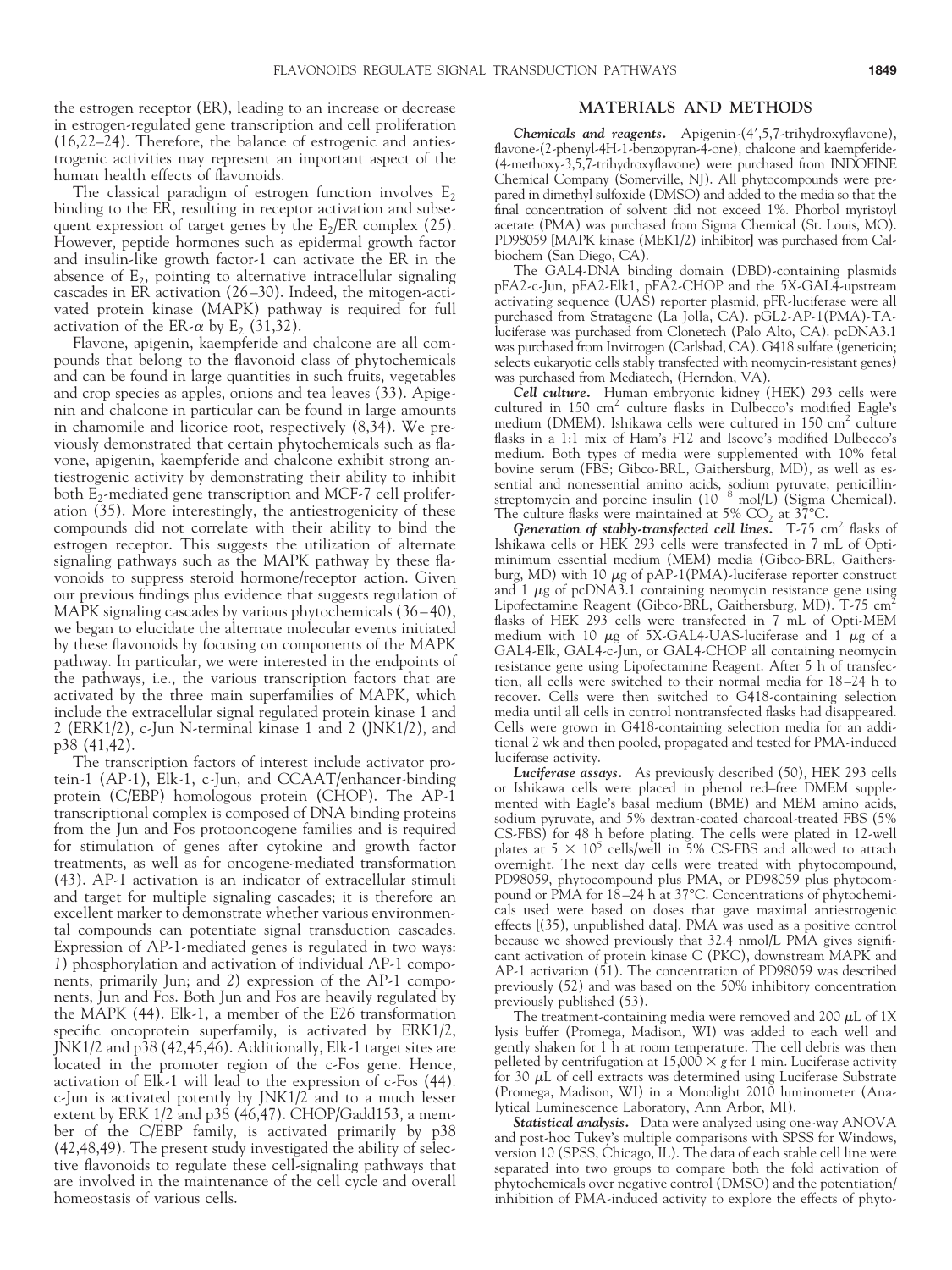chemicals on a tumor promoter–stimulated cascade. Data are expressed as means  $\pm$  SEM. Due to large differences in activation, a natural log transformation was required for luciferase assays to obtain normal distribution. Statistically significant changes were determined at the  $P < 0.05$  level.

#### **RESULTS**

*Phytochemical activation of AP-1 in HEK 293 and Ishikawa cells.* We tested the ability of four phytochemicals (**Fig. 1**) to induce AP-1 activity in HEK 293-AP-1-luciferase stable cells (54), an estrogen unresponsive cell line, and found that apigenin by itself (25  $\mu$ mol/L) induced activity the most, stimulating AP-1 5.2-fold  $(P < 0.001)$  that of the control (Table 1). In addition, apigenin  $(25 \mu \text{mol/L})$  gave a 40-fold enhancement of PMA activity ( $P < 0.001$ ). Kaempferide (25)  $\mu$ mol/L) did not induce AP-1 activity.

We next tested the effects of the flavonoids on AP-1– mediated luciferase expression in estrogen-unresponsive Ishikawa human adenocarcinoma uterine cells, stably propagating an AP-1-luciferase response element to extend our studies to another cell line, to demonstrate that these effects were not exclusive to one cell type. Chalcone (10  $\mu$ mol/L) was the most effective compound because it gave a 21.7-fold ( $P < 0.001$ ) stimulation and enhanced PMA-induced activation by almost 60-fold  $(P < 0.001)$  (Table 1). Kaempferide (25  $\mu$ mol/L) again was the only compound that did not affect AP-1 activity in Ishikawa cells. Additionally, treatment with the MEK 1/2 inhibitor PD98059 reduced PMA-stimulated activity 83.8% as well as that of chalcone (92.7%) and apigenin (26.0%) (data not shown).

*Elk1, c-Jun, and CHOP activation by phytochemicals in HEK 293 cells.* The transcription factor Elk-1 was stimulated the most by chalcone (10  $\mu$ mol/L), although only 2.4fold  $(P < 0.001)$  that of the vehicle (**Table 2**). Kaempferide (25  $\mu$ mol/L) was an inhibitor of Elk-1, reducing PMA-stimulated activity  $91.0\%$  ( $P < 0.001$ ). Apigenin had the unique characteristic of stimulating Elk-1 by itself while inhibiting PMA-induced activity, suggesting competitive inhibition. Similar to Elk-1, chalcone (10  $\mu$ mol/L) stimulated c-Jun the most (2.7-fold,  $P = 0.025$ ), whereas kaempferide and apigenin at 25  $\mu$ mol/L inhibited PMA-induced activity by 78.1% (P  $= 0.002$ ) and 70.6% ( $P = 0.006$ ), respectively. In contrast,



**FIGURE 1** Structures of selected flavonoids used in this study.

## **TABLE 1**

*Comparison of activator protein-1 (AP-1) activation by phytochemicals with or without phorbol myristoyl acetate (PMA) in human embryonic kidney (HEK) 293 and Ishikawa stable cell lines*1,2

|                   | <b>HEK 293</b>    | Ishikawa          |
|-------------------|-------------------|-------------------|
| DMSO <sup>3</sup> | $1.00 \pm 0.0$ c  | $1.00 \pm 0.0$    |
| Chalcone          | $3.83 \pm 0.11$ b | $21.7 \pm 6.03a$  |
| Flavone           | $1.92 \pm 0.04c$  | $1.99 \pm 0.29$   |
| Kaempferide       | $1.38 \pm 0.2c$   | $1.22 \pm 0.25$   |
| Apigenin          | $5.24 \pm 0.56a$  | $1.90 \pm 0.31$ b |
| <b>PMA</b>        | $33.6 \pm 18.3$ b | $11.0 \pm 2.53c$  |
| Chalcone $+$ PMA  | $139 \pm 44.2$    | $532 \pm 141a$    |
| $Flavone + PMA$   | $115 \pm 35.6$ b  | $45.0 \pm 12.2$ b |
| Kaempferide + PMA | $22.0 \pm 15.5$ b | $9.92 \pm 2.0$ c  |
| Apigenin + PMA    | $579 \pm 98.8a$   | $108 \pm 36.1$ b  |

1 Chalcone (10  $\mu$ mol/L), flavone (25  $\mu$ mol/L), kaempferide (25  $\mu$ mol/L) or apigenin (25  $\mu$ mol/L) were added with or without PMA (32.4 nmol/L). Different superscript letters denote significant mean differences within each cell line at  $P < 0.05$ .

<sup>2</sup> Values are means  $\pm$  sEM,  $n = 3$ , except for Ishikawa: DMSO, PMA and chalcone  $+$  PMA treatments ( $n = 4$ ).

3 DMSO, dimethyl sulfoxide (negative control).

CHOP was stimulated the most by apigenin at 25  $\mu$ mol/L (3.8-fold,  $P < 0.001$ ), whereas kaempferide (25  $\mu$ mol/L) had no effect on induced activity.

#### **DISCUSSION**

Dietary flavonoids have recently gained much attention due to their potential anticancer effects. The molecular mechanisms behind the chemoprotection conferred by these compounds, however, remain largely unknown. Given the role of AP-1 activation in tumor promoter–induced transformation (55), tumor invasion (56,57) and apoptosis (58–60), much research has been targeted toward the effects of dietary flavonoids on AP-1. Studies have shown that flavonoids, such as those found in green and black tea, suppressed activation of AP-1 (61), and that quercetin can inhibit PMA-induced *c-jun* activation and PKC activity (62,63). Our results demonstrated a marked increase in AP-1 activity upon treatment with the flavonoids chalcone, flavone and apigenin in both human endometrial Ishikawa and HEK 293 cells, two estrogen-unresponsive cell lines, indicating the presence of an ER-independent mechanism. In addition, AP-1 activation was further enhanced by cotreatment with PMA. Our results are consistent with the works of Shih et al. (64), in which they demonstrated that quercetin enhanced activation of AP-1–mediated transcription by PMA in HepG2 hepatocarcinoma cells. Several papers demonstrating a critical role for AP-1 in apoptosis raise the possibility that AP-1 activation in this context leads to a cell death or antiestrogenic phenotype rather than a cell proliferation or estrogenic-type effect (58–60,65). Our findings here could thus provide additional explanation of the mechanisms involved in previous work demonstrating the ability of flavonoids such as apigenin to induce apoptosis (38,66). The final interpretation of an environmental signal will ultimately depend in large part on the convergence of unique signals at the level of individual transcription factors such as AP-1.

The ability of select compounds tested here to activate AP-1 suggests the presence of multiple mechanisms in phyto-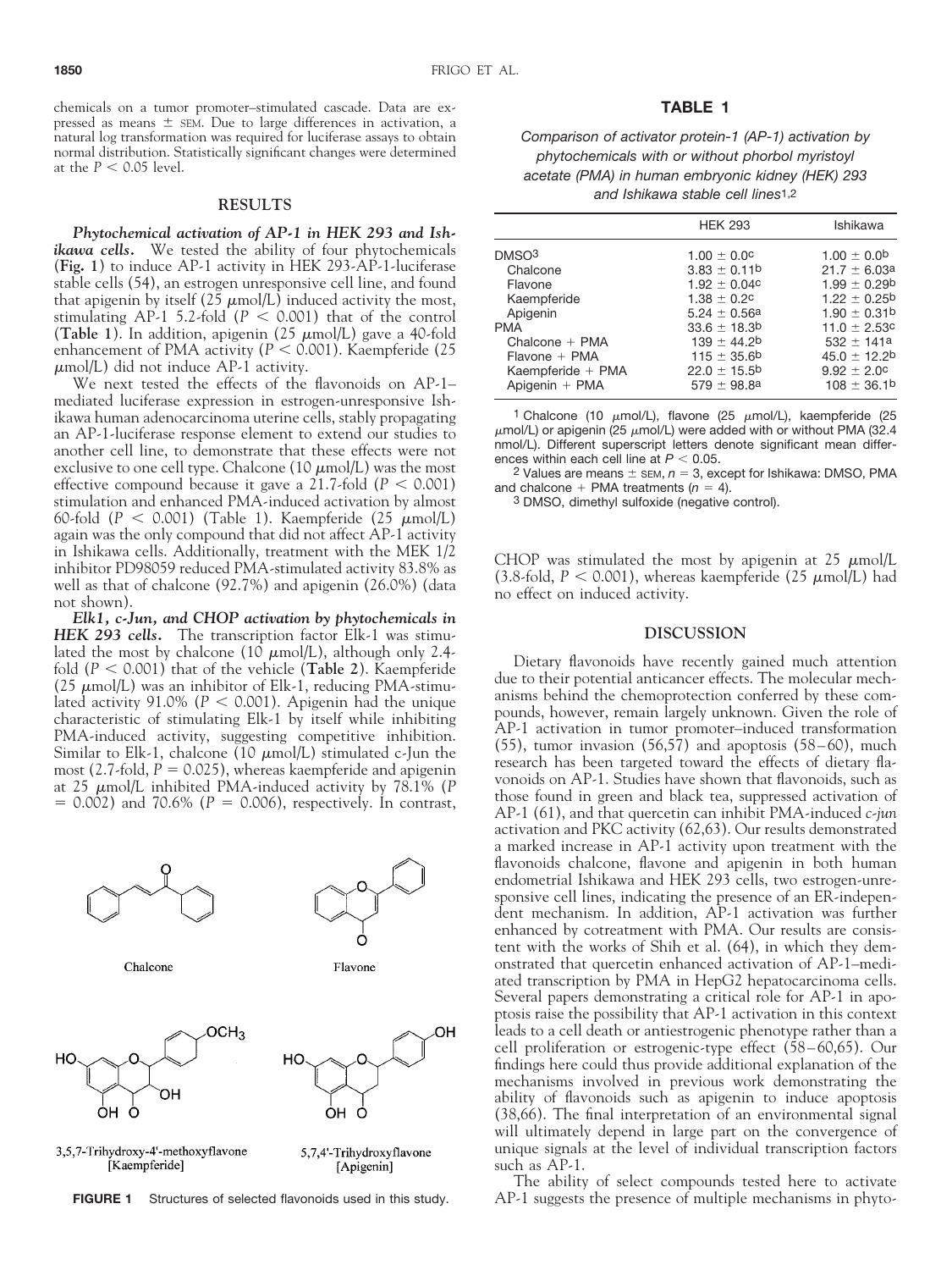#### **TABLE 2**

|                   | $E$ k-1                     | c-Jun              | CHOP                         |
|-------------------|-----------------------------|--------------------|------------------------------|
| DMSO <sup>3</sup> | $1.00 \pm 0.0$ <sup>b</sup> | $1.00 + 0.0$       | $1.00 \pm 0.0$ <sup>b</sup>  |
| Chalcone          | $2.39 + 0.32a$              | $2.68 \pm 0.06a$   | $2.78 + 0.4a$                |
| Flavone           | $1.66 \pm 0.08a$            | $2.10 \pm 0.54$ ab | $2.66 \pm 0.26a$             |
| Kaempferide       | $1.11 \pm 0.14$             | $0.85 \pm 0.13$ b  | $0.86 \pm 0.19$ <sup>b</sup> |
| Apigenin          | $2.19 + 0.2a$               | $1.26 \pm 0.35$ ab | $3.82 + 0.81a$               |
| <b>PMA</b>        | $48.1 + 9.7ab$              | $8.4 + 1.52a$      | $4.04 \pm 0.49$ ab           |
| Chalcone $+$ PMA  | $103 \pm 2.18a$             | $18.0 \pm 0.04a$   | $6.42 + 0.38a$               |
| $Flavone + PMA$   | 61.3 $\pm$ 16.7ab           | $8.11 \pm 1.46a$   | $7.22 \pm 0.33a$             |
| Kaempferide + PMA | $3.62 \pm 0.28$ c           | $1.62 \pm 0.04$    | $3.57 \pm 0.54$              |
| Apigenin $+$ PMA  | $32.9 \pm 10.1$             | $2.18 \pm 0.06$    | $7.21 \pm 1.11a$             |

*Comparison of transcription factor activation by phytochemicals with or without phorbol myristoyl acetate (PMA) in human embryonic kidney (HEK) 293 stable cell lines*1,2

1 Chalcone (10  $\mu$ mol/L), flavone (25  $\mu$ mol/L), kaempferide (25  $\mu$ mol/L) or apigenin (25  $\mu$ mol/L) were added with or without PMA (32.4 nmol/L). Different superscript letters denote significant mean differences within each cell line at  $P < 0.05$ .

 $2$  Values are means  $\pm$  sEM,  $n = 3$ , except for Elk-1: DMSO, flavone, PMA and flavone + PMA treatments ( $n = 4$ ) and C/EBP homologous protein (CHOP): chalcone, kaempferide  $(n = 4)$  and DMSO, flavone, apigenin and PMA treatments  $(n = 5)$ .

3 DMSO, dimethyl sulfoxide (negative control).

chemical signaling. To further explore this concept, we utilized the HEK 293 cells stably cointegrated with GAL4-UASluciferase reporter plasmids as well as GAL4-DBD-plasmids containing Elk-1, c-Jun, or CHOP. Elk-1, c-Jun and CHOP are major endpoints of the ERK, JNK and p38 MAPK signaling pathways and an activation profile will give insight into the effect each phytochemical has on a cell. Chalcone was the only phytochemical tested that stimulated all of the transcription factors, suggesting diverse activity. Kaempferide had little activity by itself, but like apigenin, it inhibited PMA-induced activity of Elk-1 and c-Jun. This correlates with previous findings that showed apigenin inhibits MAPK signaling and in particular PMA-induced c-Jun activity (37,38,62,67). Not surprisingly, kaempferide, a compound closely related to apigenin, also caused this suppression. Elk-1 is a major target of the MAPK ERK, which is commonly activated in response to proliferative signals (68,69). The ability of kaempferide and apigenin to inhibit the tumor promoter PMA-induced activation of Elk-1 suggests that possibly the antiestrogenic-type phenotype we observed with these compounds was due in part to their ability to inhibit other proliferative signaling pathways such as Raf-MEK-ERK. Interestingly, chalcone, flavone and apigenin all significantly activated CHOP, suggesting a role for p38 in phytochemical signaling; p38 is most often involved in stress-response signaling and its activation can lead to an antiproliferative state similar to the effect caused by antiestrogens (68,69). Hence, the antiestrogenic phytochemicals may function through a shift in proliferative/antiproliferative mechanisms involving MAPK pathways rather than through a classical ER-inhibition mechanism. Both classical and nonclassical mechanisms could then work either separately or together to inhibit hormone-driven proliferation as both our laboratory and others have demonstrated (35,38,70,71). The observation that phytochemicals function through specific MAPK signaling mechanisms is further supported by our studies in which MEK 1/2 inhibitor blocked chalcone- and apigenin-induced AP-1 activity, suggesting the involvement of the Raf-MEK-ERK pathway in AP-1 regulation by these agents. The inhibition of apigenin-induced AP-1 activity may have been less prominent due to a lower initial activation compared with PMA or chalcone.

Interestingly, members of the flavonoid class of phytochemicals have been shown to possess both estrogenic and antiestrogenic properties, indicating that slight changes in chemical structure could lead to a major shift in the response of a cell. Here, we have examined the antiestrogenic properties of two flavones (flavone, apigenin), one flavonol (kaempferide) and one chalcone (chalcone). Of these four compounds, three contain a flavone backbone (flavone, apigenin, kaempferide), whereas the fourth, chalcone, similarly has two phenol groups extending away from the oxygen molecule of a ketone. This is in contrast to the more estrogenic flavonoids, the isoflavones (e.g., genistein, daidzein), which have phenol rings adjacent to the ketone. Structural knowledge of this nature could eventually be used to predict or select for natural designer signal transduction modulators.

The stable cell line system we created and used here allowed us to quickly and efficiently test various chemicals for their ability to affect multiple signaling pathways involved in the control of cell cycle processes, in particular, endpoints of the MAPK cascades. This system eliminated the variability of transient transfections, saving both time and money. Transcription factor activation profiles help us to better understand the type of signal an environmental agent causes and thus the overall effect a compound has on a cell.

In summary, the data presented here indicate alternative signaling mechanisms induced by dietary phytochemicals, more specifically, the flavonoids. Using a novel stable cell line system, various flavonoids were shown to activate the transcription factor AP-1, while having differential effects on transcription factors known to be targets for discrete MAPK cascades. The ability of flavonoids to selectively regulate MAPK-responsive pathways suggests a mechanism by which dietary phytochemicals may influence human health and disease.

### **ACKNOWLEDGMENTS**

The authors thank Craig Conard, Janet Rice, and John Clayton for their assistance with statistical analysis.

# **LITERATURE CITED**

1. Humfrey, C. D. (1998) Phytoestrogens and human health effects: weighing up the current evidence. Nat. Toxins 6: 51–59. 2. Kurzer, M. S. & Xu, X. (1997) Dietary phytoestrogens. Annu. Rev. Nutr.

17: 353–381. 3. Peterson, J. & Dwyer, J. (1998) Flavonoids: dietary occurrence and

biochemical activity. Nutr. Res. 18: 1995–2018.

4. Franke, A. A., Custer, L. J., Cerna, C. M. & Narala, K. (1995) Rapid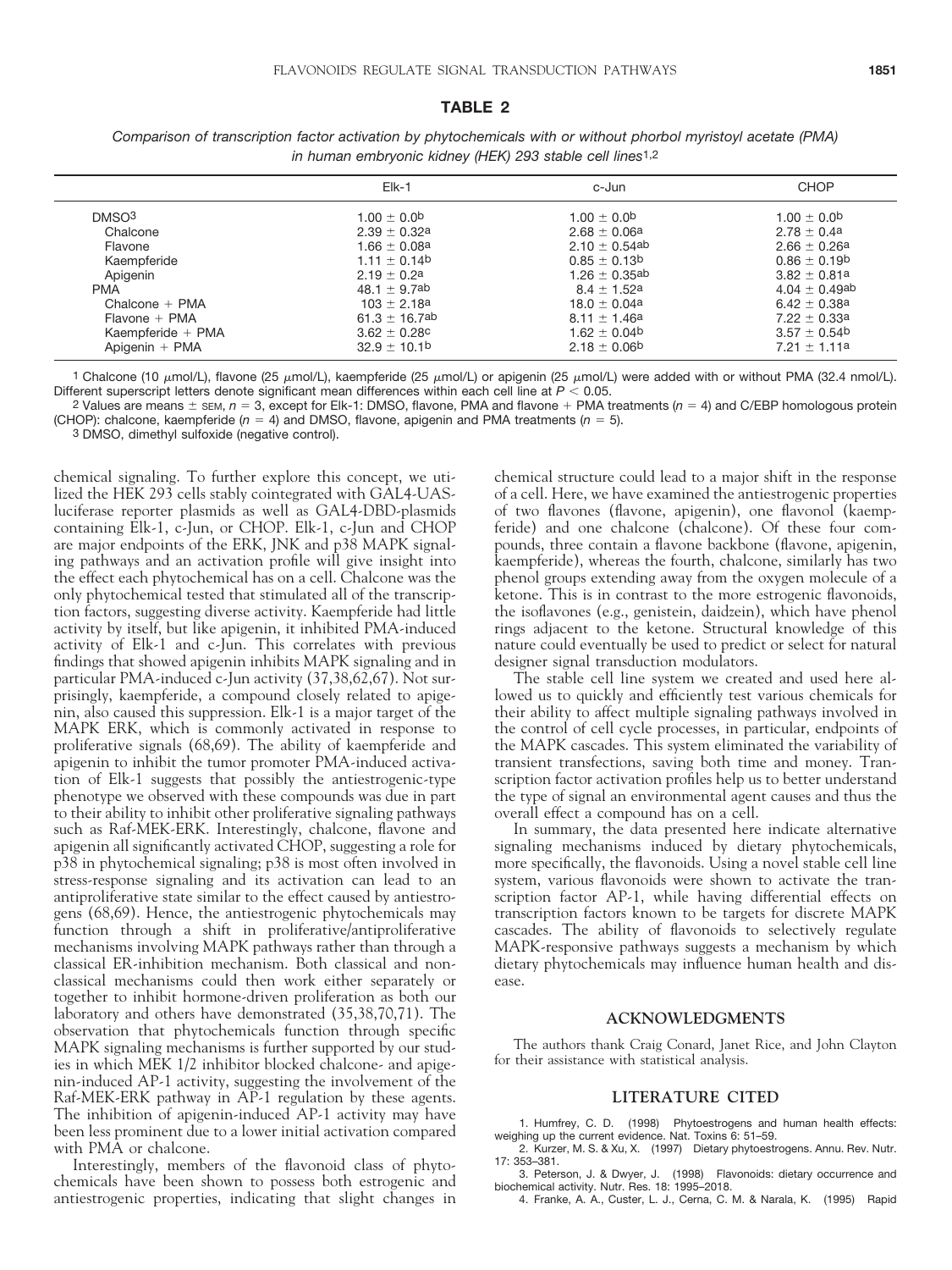HPLC analysis of dietary phytoestrogens from legumes and from human urine. Proc. Soc. Exp. Biol. Med. 208: 18–26.

5. Murphy, P. A. (1982) Phytoestrogen content in processed soybean products. Food Technol. 36: 62–64.

6. Knuckles, B. E., DeFremery, D. & Kohler, G. O. (1976) Coumestrol content of fractions obtained from wet-processing of alfalfa. J. Agric. Food Chem. 24: 1177–1180.

7. Wang, H. J. & Murphy, P. A. (1994) Isoflavone content in commercial soybean foods. J. Agric. Food Chem. 42: 1666–1673.

8. Rafi, M. M., Rosen, R. T., Vassil, A., Ho, C. T., Zhang, H., Ghai, G., Lambert, G. & DiPaola, R. S. (2000) Modulation of bcl-2 and cytotoxicity by licochalcone-A, a novel estrogenic flavonoid. Anticancer Res. 20: 2653–2658.

9. Bennetts, H. W., Underwood, E. J. & Shier, F. L. (1946) A specific breeding problem of sheep on subterranean clover pastures in Western Australia. Aust. Vet. J. 22: 2–12.

10. Braden, A.W.H., Hart, N. K. & Lamberton, J. A. (1967) The oestrogenic activity and metabolism of certain isoflavones in sheep. Aust. J. Agric. Res. 22: 663–670.

11. Moule, G. R., Braden, A. W. H. & Lamond, D. R. (1963) The significance of oestrogens in pasture plants in relation to animal reproduction. Anim. Breed. Abstr. 31: 139–157.

12. Setchell, K. D., Gosselin, S. J., Welsh, M. B., Johnston, J. O., Balistreri, W. F., Kramer, L. W., Dresser, B. L. & Tarr, M. J. (1987) Dietary estrogens–a probable cause of infertility and liver disease in captive cheetahs. Gastroenterology 93: 225–233.

13. Shutt, D. A. (1976) The effects of plant oestrogens on animal reproduction. Endeavor 35: 110–113.

14. Shutt, D. A. & Braden, A.W.H. (1968) The significance of equol in relation to the oestrogenic responses in sheep ingesting clover with a high formononetin content. Aust. J. Agric. Res. 19: 545–553.

15. Tham, D. M., Gardner, C. D. & Haskell, W. L. (1998) Clinical review 97: potential health benefits of dietary phytoestrogens: a review of the clinical, epidemiological, and mechanistic evidence. J. Clin. Endocrinol. Metab. 83: 2223– 2235.

16. Miksicek, R. J. (1993) Commonly occurring plant flavonoids have estrogenic activity. Mol. Pharmacol. 44: 37–43.

17. Aldercreutz, H. (1990) Western diet and Western diseases: some hormonal and biochemical mechanisms and associations. Scand. J. Clin. Lab. Investig. 50: 3–23.

18. Coward, L., Barnes, N., Setchell, K.D.R. & Barnes, S. (1993) Genistein, daidzein, and their  $\beta$ -glycoside conjugates: antitumor isoflavones in soybean foods from American and Asian diets. J. Agric. Food Chem. 41: 1961–1967.

19. Fournier, D. B., Erdman, J. W., Jr. & Gordon, G. B. (1998) Soy, its components, and cancer prevention: a review of the in vitro, animal, and human data. Cancer Epidemiol. Biomark. Prev. 7: 1055–1065.

20. Fotsis, T., Pepper, M. S., Aktas, E., Breit, S., Rasku, S., Adlercreutz, H., Wähälä, K., Montesano, R. & Schweigerer, L. (1997) Flavonoids, dietaryderived inhibitors of cell proliferation and in vitro angiogenesis. Cancer Res. 57: 2916–2921.

21. Makita, H., Tanaka, T., Fujitsuka, H., Tatematsu, N., Satoh, K., Hara, A. & Mori, H. (1996) Chemoprevention of 4-nitroquinoline 1-oxide-induced rat oral carcinogenesis by the dietary flavonoids chalcone, 2-hydroxychalcone, and quercetin. Cancer Res. 56: 4904–4909.

22. Shutt, D. A. (1972) Steroid and phytoestrogen binding to sheep uterine receptors *in vitro*. Endocrinology 52: 299–310.

23. Molteni, A., Brizio-Molteni, L. & Persky, V. (1995) In vitro hormonal effects of soybean isoflavones. J. Nutr. 125: 751S–756S.

24. Martin, P. M., Horwitz, K. B., Ryan, D. S. & McGuire, W. L. (1978) Phytoestrogen interaction with estrogen receptors in human breast cancer cells. Endocrinology 103: 1860–1867.

25. Couse, J. F. & Korach, K. S. (1999) Estrogen receptor null mice: what have we learned and where will they lead us? [published erratum appears in Endocr. Rev. 20: 459]. Endocr. Rev. 20: 358–417.

26. Aronica, S. M. & Katzenellenbogen, B. S. (1993) Stimulation of estrogen receptor-mediated transcription and alteration in the phosphorylation state of the rat uterine estrogen receptor by estrogen, cyclic adenosine monophosphate, and insulin-like growth factor-I. Mol. Endocrinol. 7: 743–752.

27. Curtis, S. W., Washburn, T., Sewall, C., DiAugustine, R., Lindzey, J. Couse, J. F. & Korach, K. S. (1996) Physiological coupling of growth factor and steroid receptor signaling pathways: estrogen receptor knockout mice lack estrogen-like response to epidermal growth factor. Proc. Natl. Acad. Sci. USA 93: 12626–12630.

28. Ignar-Trowbridge, D. M., Nelson, K. G., Bidwell, M. C., Curtis, S. W., Washburn, T. F., McLachlan, J. A. & Korach, K. S. (1992) Coupling of dual signaling pathways: epidermal growth factor action involves the estrogen receptor. Proc. Natl. Acad. Sci. USA 89: 4658–4662.

29. Ignar-Trowbridge, D. M., Pimentel, M., Parker, M. G., McLachlan, J. A. & Korach, K. S. (1996) Peptide growth factor cross-talk with the estrogen receptor requires the A/B domain and occurs independently of protein kinase C or estradiol. Endocrinology 137: 1735–1744.

30. Ignar-Trowbridge, D. M., Teng, C. T., Ross, K. A., Parker, M. G., Korach, K. S. & McLachlan, J. A. (1993) Peptide growth factors elicit estrogen receptor-dependent transcriptional activation of an estrogen-responsive element. Mol. Endocrinol. 7: 992–998.

31. Kato, S., Endoh, H., Masuhiro, Y., Kitamoto, T., Uchiyama, S., Sasaki, H., Masushige, S., Gotoh, Y., Nishida, E., Kawashima, H., Metzger, D. & Chambon, P. (1995) Activation of the estrogen receptor through phosphorylation by mitogenactivated protein kinase. Science (Wash., DC) 270: 1491–1494.

32. Bunone, G., Briand, P. A., Miksicek, R. J. & Picard, D. (1996) Activation of the unliganded estrogen receptor by EGF involves the MAP kinase pathway and direct phosphorylation. EMBO J. 15: 2174–2183.

33. Denis, L., Morton, M. S. & Griffiths, K. (1999) Diet and its preventive role in prostatic disease. Eur. Urol. 35: 377–387.

34. Avallone, R., Zanoli, P., Puia, G., Kleinschnitz, M., Schreier, P. & Baraldi, M. (2000) Pharmacological profile of apigenin, a flavonoid isolated from *Matricaria chamomilla*. Biochem. Pharmacol. 59: 1387–1394.

35. Collins-Burow, B. M., Burow, M. E., Duong, B. N. & McLachlan, J. A. (2000) Estrogenic and antiestrogenic activities of flavonoid phytochemicals through estrogen receptor binding-dependent and -independent mechanisms. Nutr. Cancer 38: 229–244.

36. Kimata, M., Shichijo, M., Miura, T., Serizawa, I., Inagaki, N. & Nagai, H. (2000) Effects of luteolin, quercetin and baicalein on immunoglobulin E-mediated mediator release from human cultured mast cells. Clin. Exp. Allergy 30: 501–508.

37. Niisato, N., Ito, Y. & Marunaka, Y. (1999) Activation of Cl<sup>-</sup> channel and Na<sup>+</sup>/K<sup>+</sup>/2Cl<sup>-</sup> cotransporter in renal epithelial A6 cells by flavonoids: genistein, daidzein, and apigenin. Biochem. Biophys. Res. Commun. 254: 368–371.

38. Yin, F., Giuliano, A. E. & Van Herle, A. J. (1999) Signal pathways involved in apigenin inhibition of growth and induction of apoptosis of human anaplastic thyroid cancer cells (ARO). Anticancer Res. 19: 4297–4303.

39. Hagiwara, M., Inoue, S., Tanaka, T., Nunoki, K., Ito, M. & Hidaka, H. (1988) Differential effects of flavonoids as inhibitors of tyrosine protein kinases and serine/threonine protein kinases. Biochem. Pharmacol. 37: 2987–2992.

40. Kong, A. N., Yu, R., Chen, C., Mandlekar, S. & Primiano, T. Signal transduction events elicited by natural products: role of MAPK and caspase pathways in homeostatic response and induction of apoptosis. Arch. Pharm. Res. 23: 1–16.

41. Lewis, T. S., Shapiro, P. S. & Ahn, N. G. (1998) Signal transduction through MAP kinase cascades. Adv. Cancer Res. 74: 49–139.

42. Chen, Y. R. & Tan, T. H. (2000) The c-Jun N-terminal kinase pathway and apoptotic signaling [review]. Int. J. Oncol. 16: 651–662.

43. Hocevar, B. A. & Howe, P. H. (2000) Regulation of AP-1 activity by TGF-beta. Methods Mol. Biol. 142: 97–108.

44. Wisdom, R. (1999) AP-1: one switch for many signals. Exp. Cell Res. 253: 180–185.

45. Papavassiliou, A. G. (1994) The role of regulated phosphorylation in the biological activity of transcription factors SRF and Elk-1/SAP-1. Anticancer Res. 14: 1923–1926.

46. Wang, T. H., Wang, H. S. & Soong, Y. K. (2000) Regulation and functions of c-Jun N-terminal kinase/stress-activated protein kinase. Changgeng Yi Xue Za Zhi 23: 57–72.

47. Karin, M. & Hunter, T. (1995) Transcriptional control by protein phosphorylation: signal transmission from the cell surface to the nucleus. Curr. Biol. 5: 747–757.

48. Ron, D. & Habener, J. F. (1992) CHOP, a novel developmentally regulated nuclear protein that dimerizes with transcription factors C/EBP and LAP and functions as a dominant-negative inhibitor of gene transcription. Genes Dev. 6: 439–453.

49. Ubeda, M., Wang, X. Z., Zinszner, H., Wu, I., Habener, J. F. & Ron, D. (1996) Stress-induced binding of the transcriptional factor CHOP to a novel DNA control element. Mol. Cell. Biol. 16: 1479–1489.

50. Klotz, D. M., Beckman, B. S., Hill, S. M., McLachlan, J. A., Walters, M. R. & Arnold, S. F. (1996) Identification of environmental chemicals with estrogenic activity using a combination of in vitro assays. Environ. Health Perspect. 104: 1084–1089.

51. Burow, M. E., Weldon, C. B., Collins-Burow, B. M., Ramsey, N., McKee, A., Klippel, A., McLachlan, J. A., Clejan, S. & Beckman, B. S. (2000) Cross-talk between phosphatidylinositol 3-kinase and sphingomyelinase pathways as a mechanism for cell survival/death decisions. J. Biol. Chem. 275: 9628–9635.

52. Alam, J., Wicks, C., Stewart, D., Gong, P., Touchard, C., Otterbein, S., Choi, A. M., Burow, M. E. & Tou, J. (2000) Mechanism of heme oxygenase-1 gene activation by cadmium in MCF-7 mammary epithelial cells. Role of p38 kinase and Nrf2 transcription factor. J. Biol. Chem. 275: 27694–27702.

53. Waters, S. B., Holt, K. H., Ross, S. E., Syu, L. J., Guan, K. L., Saltiel, A. R., Koretzky, G. A. & Pessin, J. E. (1995) Desensitization of Ras activation by a feedback disassociation of the SOS-Grb2 complex. J. Biol. Chem. 270: 20883– 20886.

54. Graham, F. L., Smiley, J., Russell, W. C. & Nairn, R. (1977) Characteristics of a human cell line transformed by DNA from human adenovirus type 5. J. Gen. Virol. 36: 59–74.

55. Angel, P. & Karin, M. (1991) The role of Jun, Fos and the AP-1 complex in cell-proliferation and transformation. Biochim. Biophys. Acta 1072: 129–157.

56. Kustikova, O., Kramerov, D., Grigorian, M., Berezin, V., Bock, E., Lukanidin, E. & Tulchinsky, E. (1998) Fra-1 induces morphological transformation and increases in vitro invasiveness and motility of epithelioid adenocarcinoma cells. Mol. Cell. Biol. 18: 7095–7105.

57. Marconcini, L., Marchio, S., Morbidelli, L., Cartocci, E., Albini, A., Ziche, M., Bussolino, F. & Oliviero, S. (1999) c-*fos*-induced growth factor/vascular endothelial growth factor D induces angiogenesis in vivo and in vitro. Proc. Natl. Acad. Sci. USA 96: 9671–9676.

58. Fan, M., Goodwin, M. E., Birrer, M. J. & Chambers, T. C. (2001) The